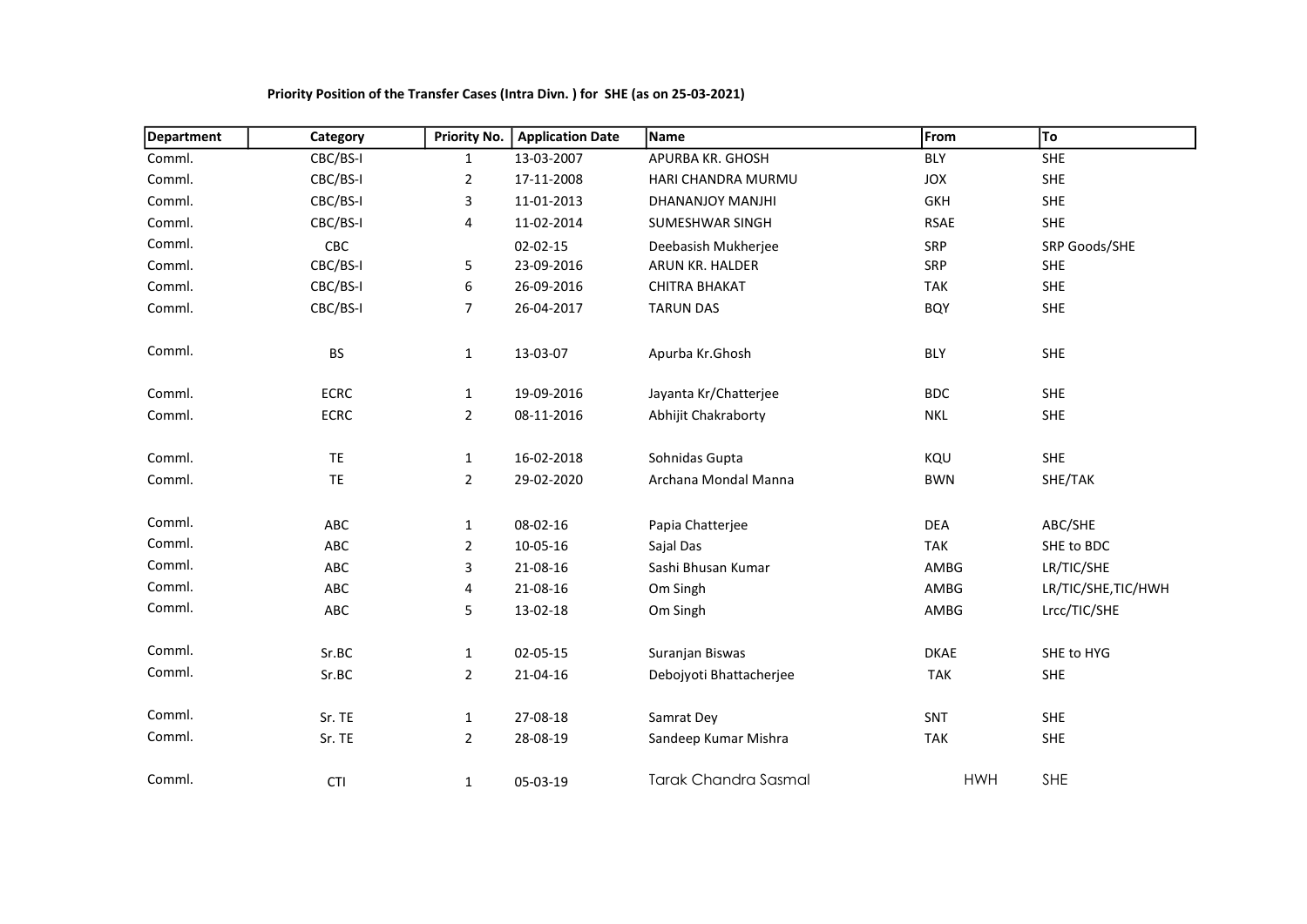| Department | Category | Priority No.   | <b>Application Date</b> | Name                      | From        | To           |
|------------|----------|----------------|-------------------------|---------------------------|-------------|--------------|
| Optg.      | Gateman  | $\mathbf{1}$   | 13-04-2016              | Uday Kumar Routh          | <b>NKL</b>  | <b>SHE</b>   |
| Optg.      | Gateman  | $\overline{2}$ | 01-07-2016              | Janashis Biswas           | ABKA        | <b>SHE</b>   |
| Optg.      | Gateman  | 3              | 18-07-2016              | Janmejaya Behara          | <b>JIT</b>  | <b>SHE</b>   |
|            |          |                |                         |                           |             |              |
| Optg.      | Porter   | $\mathbf{1}$   | 27-11-2017              | SUMIT KUMAR BANERJEE      | <b>PCQ</b>  | <b>SHE</b>   |
| Optg.      | Porter   | $\overline{2}$ | 24-05-2018              | SHYAMAL DAS               | <b>BLY</b>  | <b>SHE</b>   |
| Optg.      | Porter   | 3              | 23-07-2018              | <b>KAUSHIK GHOSH</b>      | <b>BWN</b>  | SHE          |
| Optg.      | Porter   | 4              | 10-08-2018              | <b>HIRANMOY DHARA</b>     | <b>NKL</b>  | <b>SHE</b>   |
| Optg.      | Porter   | 5              | 07-09-2018              | Shiv Shankar Prasad       | SIU         | <b>SHE</b>   |
| Optg.      | Porter   | 6              | 10-09-2018              | Amit Mukherjee            | <b>BEQ</b>  | SHE          |
| Optg.      | Porter   | $\overline{7}$ | 31-01-2019              | Manash Ghosh              | <b>BHR</b>  | <b>SHE</b>   |
| Optg.      | Porter   | 8              | 29-06-2020              | Aakash Kumar Srivastav    | <b>KAN</b>  | SHE          |
|            |          |                |                         |                           |             |              |
| Optg.      | Gateman  | $\mathbf{1}$   | 13-12-2016              | DEEPAK KUMAR SINGH        | <b>ADST</b> | <b>SHE</b>   |
| Optg.      | Gateman  | $\overline{2}$ | 13-02-2017              | KISHUN PRASAD             | <b>NGF</b>  | <b>SHE</b>   |
| Optg.      | Gateman  | 3              | 19-01-2018              | PINTU DEY                 | AMBG        | <b>SHE</b>   |
| Optg.      | Gateman  | 4              | 02-02-2018              | CHANDRA KUMAR PRASAD      | PDA         | <b>SHE</b>   |
| Optg.      | Gateman  | 5              | 27-04-2018              | <b>SHIBBU PANDEY</b>      | <b>TAK</b>  | <b>SHE</b>   |
| Optg.      | Gateman  | 6              | 15-06-2018              | ROHIT KUMAR ROUTH         | <b>BAHW</b> | <b>SHE</b>   |
| Optg.      | Gateman  | 7              | 24-07-2018              | <b>GOPAL BHAGAT</b>       | <b>TAK</b>  | <b>SHE</b>   |
| Optg.      | Gateman  | 8              | 14-02-2019              | <b>GOUR CHANDRA GHOSH</b> | <b>GHLE</b> | <b>SHE</b>   |
| Optg.      | Gateman  | 9              | 26-06-2019              | <b>RAJU SARKAR</b>        | <b>SLG</b>  | <b>SHE</b>   |
| Optg.      | Gateman  | $10\,$         | 07-10-2020              | <b>BIJU GUCHHAIT</b>      | <b>HPL</b>  | <b>SHE</b>   |
| Optg.      | Gateman  | 11             | 21-12-2020              | Ranjit Roy                | <b>TAK</b>  | <b>SHE</b>   |
| Optg.      | Gateman  | 12             | 14-07-2021              | Rajesh Kumar Jaiswara     | <b>TAK</b>  | <b>SHE</b>   |
| Optg.      | Gateman  | 13             | 18-08-2021              | Ravishankar Kumar         | <b>RJG</b>  | <b>SHE</b>   |
|            |          |                |                         |                           |             |              |
| Optg       | SM       | $\mathbf{1}$   | 08-07-2016              | Chatali Malik             | CDAE        | SHE-TAK      |
| Optg       | SM       | $\overline{2}$ | 08-08-2016              | Sujay Paul                | TLO         | SHE-UPA      |
| Optg       | SM       | 3              | 05-09-2016              | Sandeep Choudhary         | KQU         | SHE-UPA, HYG |
| Optg       | SM       | 4              | 07-03-2017              | Subhasish Mukherjee       | <b>KWAE</b> | SHE-TAK      |
| Optg       | SM       | 5              | 22-09-2017              | Sukumar Sikdar            | SIU         | <b>SHE</b>   |
| Optg       | SM       | 6              | 12-07-2018              | <b>Tarun Malik</b>        | <b>CNS</b>  | <b>SHE</b>   |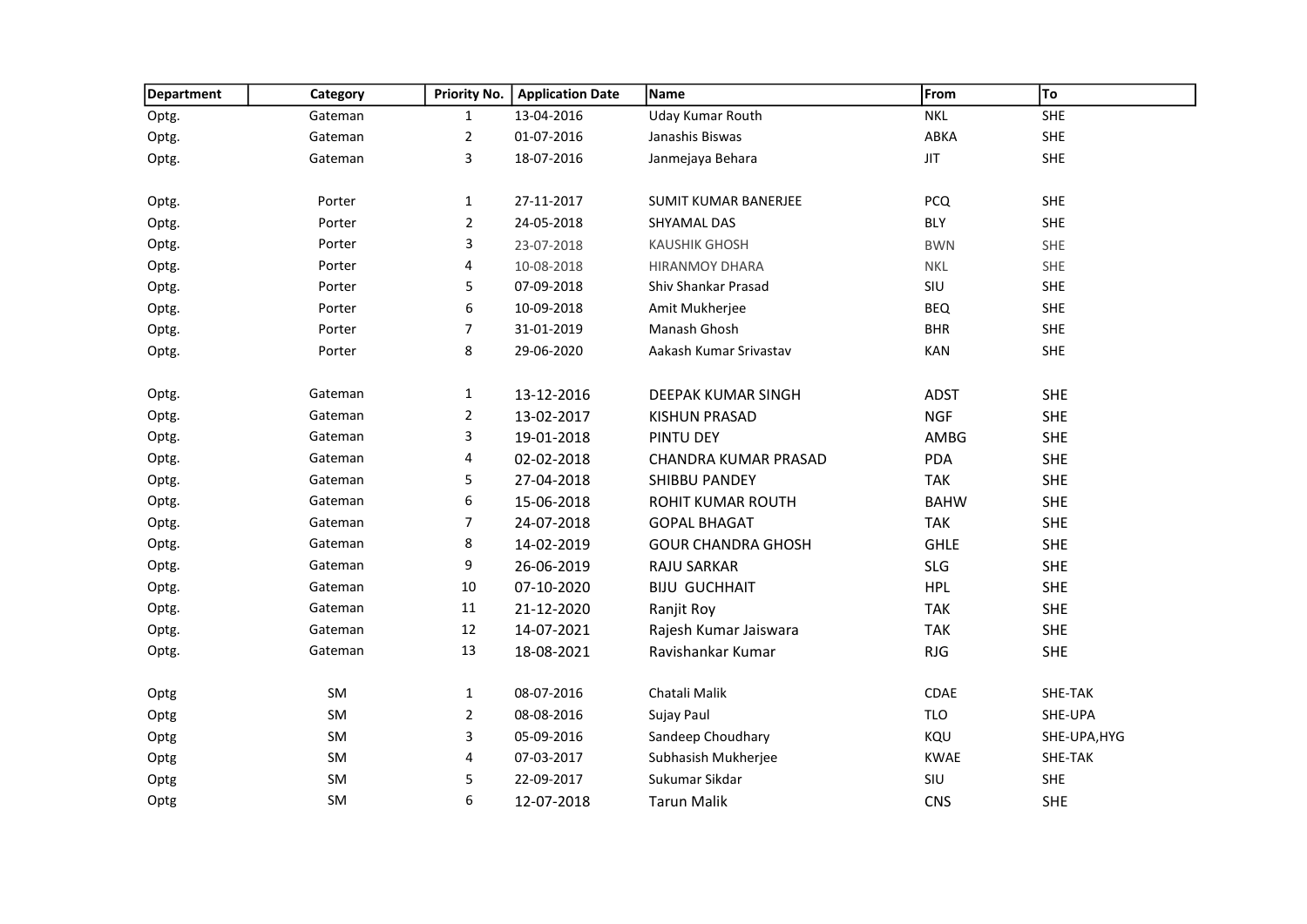| Optg              | <b>SM</b>            | $\overline{7}$      | 01-02-2019              | Sajal Majumdar           | <b>SYAE</b>    | <b>SHE</b>     |
|-------------------|----------------------|---------------------|-------------------------|--------------------------|----------------|----------------|
| <b>Department</b> | Category             | <b>Priority No.</b> | <b>Application Date</b> | Name                     | From           | To             |
| Medical           | H&MI                 | $\mathbf{1}$        | 16-01-2018              | SRI SAMIR ROY            | <b>HWH</b>     | <b>SHE</b>     |
| <b>Department</b> | Category             | Priority No.        | <b>Application Date</b> | Name                     | From           | To             |
| Engg.             | TM-IV(Gatekeepar)    | $\mathbf{1}$        | 05-03-2018              | Tuhin Das Bairaggya      | <b>KWAE/BG</b> | <b>SHE</b>     |
| <b>Department</b> | Category             | <b>Priority No.</b> | <b>Application Date</b> | Name                     | From           | To             |
| S&T               | JE/S                 | $\mathbf{1}$        | 14-09-2018              | Joydeep Pal              | ABKA           | <b>SHE</b>     |
| S&T               | Tech/II              | $\mathbf{1}$        | 14-03-2018              | Sanjay Sikder            | <b>NLK</b>     | SHE/West Cabin |
| S&T               | Sr. Tech(SIM)        | $\mathbf{1}$        | 08-06-2020              | Ashim Mukherjee          | RRI/HWH        | FG/SHE         |
| S&T               | Tech-III/SIM         | $\overline{2}$      | 12-10-2020              | Gourav Ghosh             | <b>BHAW</b>    | <b>SHE</b>     |
| S&T               | Tech-(SIM)           | 3                   | 29-10-2021              | Somnath Das              | <b>TAK</b>     | <b>SHE</b>     |
| S&T               | Tech-III/SIM         | 4                   | 01.12.2021              | Subhasis Sengupta        | KQU            | <b>SHE</b>     |
| S&T               | Tech-I(Tele)         | $\mathbf{1}$        |                         | Samir Kumar Ray          | <b>NKL</b>     | <b>SHE</b>     |
| S&T               | Tech.III(Hammer Man) | $\mathbf{1}$        | 14-10-2019              | Sagar Santra             | <b>BEQ</b>     | <b>SHE</b>     |
| S&T               | Helper               | $\mathbf{1}$        | 22-06-2018              | Sudipta Kishore Karmakar | <b>KWAE</b>    | <b>SHE</b>     |
| S&T               | Helper               | $\overline{2}$      | 30-10-2018              | Jagendra Nath Sarkar     | <b>BWN</b>     | <b>SHE</b>     |
| S&T               | Helper               | 3                   | 10-10-2019              | Ratna Biswas             | KOG            | <b>SHE</b>     |
| S&T               | Helper               | 4                   | 07-12-2020              | Molay Kumar Das Mondal   | KQU            | <b>SHE</b>     |